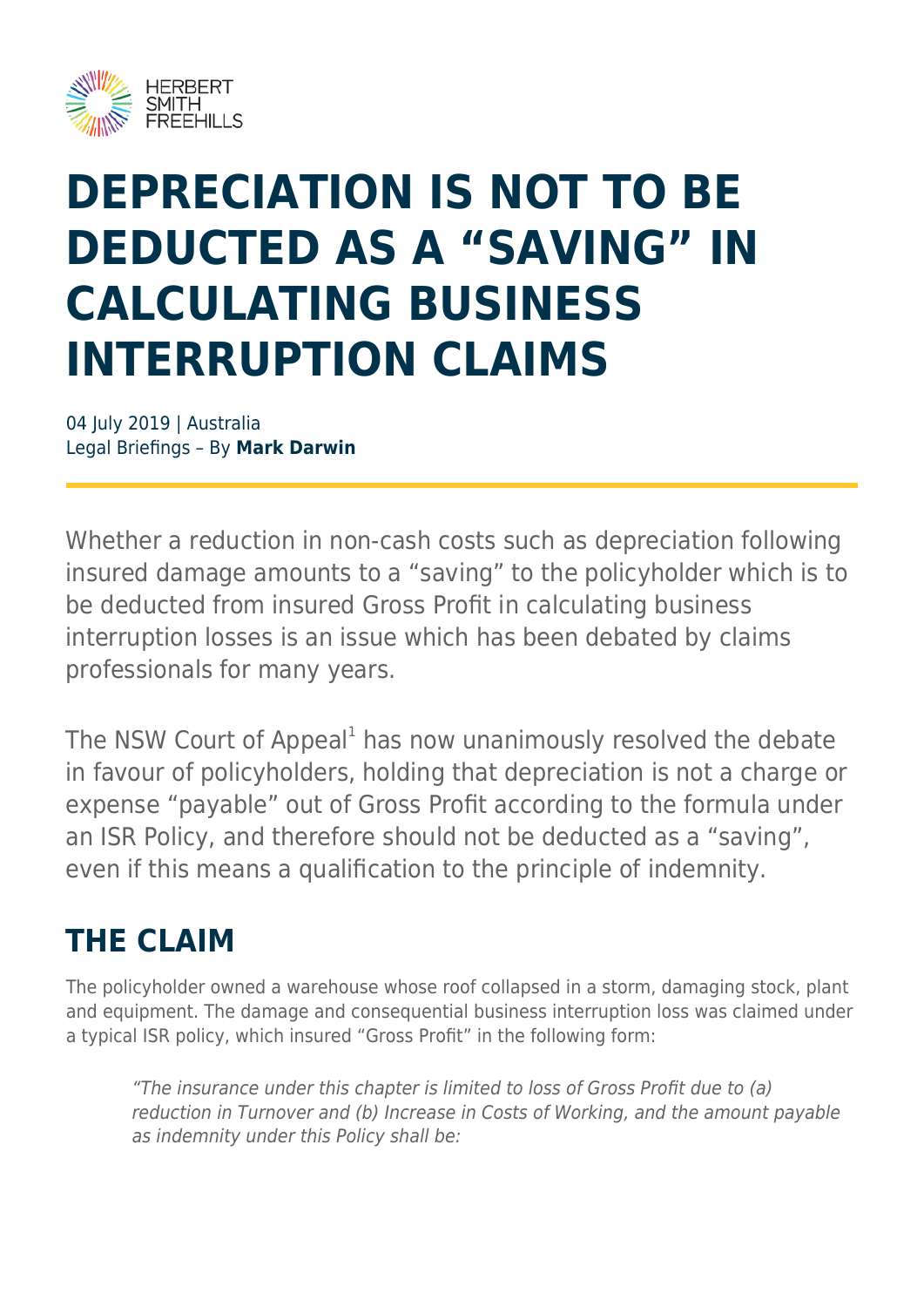(a) in respect of the reduction in Turnover: the sum produced by applying the Rate of Gross Profit to the amount by which the Turnover during the Indemnity Period shall in consequence of the Damage fall short of the Standard Turnover

…

less any sum saved during the Indemnity Period in consequence of the Damage in respect of such of the charges and expenses of the Business payable out of Gross Profit<sup>"</sup>

The parties agreed that the policyholder would have ordinarily made provision in its accounts totalling \$1.5m for depreciation of plant and equipment destroyed in the incident, but that it did not do so during the Indemnity Period (because of the Damage). The question was whether any amount should be deducted from the claim for the depreciation "saved" since it was not booked in the accounts due to the interruption.

At first instance, the trial judge had (without a detailed consideration of the issue) followed a single judge's decision of the UK's High Court known as Synergy,<sup>2</sup> holding that depreciation which was no longer booked as an expense in the P&L was "saved" and therefore should be deducted from the insured Gross Profit payable to the policyholder.

### **COURT OF APPEAL DECISION**

The NSW Court of Appeal unanimously reversed the trial judge's decision, and expressly rejected the reasoning of the judge in Synergy. Meagher JA (with whom Beazley P and Leeming JA agreed) analysed the true nature and impact of depreciation on profit, noting depreciation to be the systematic allocation of an asset's cost as a series of expenses over its useful life, which appears in the P&L statement as an expense, and reduces the carrying value of the asset in the Balance Sheet, but which has no direct impact on cash flows.

In recognising that the ISR Policy's formula for the assessment of insured loss qualifies the principle of indemnity insofar as it might depart from perfect indemnification in some contingencies, the Court held that attention must be focussed on the language describing the method for ascertaining the loss as coloured by its immediate and commercial context.<sup>3</sup>

In that regard, the Court noted that the calculation of loss of Gross Profit under the ISR Policy involved three integers:

- 1. Reduction in Turnover, to be determined by a formula;
- 2. Increased Costs of a particular description, also to be determined by a formula; and
- 3. any sum saved ... in respect of such charges and expenses of the Business payable out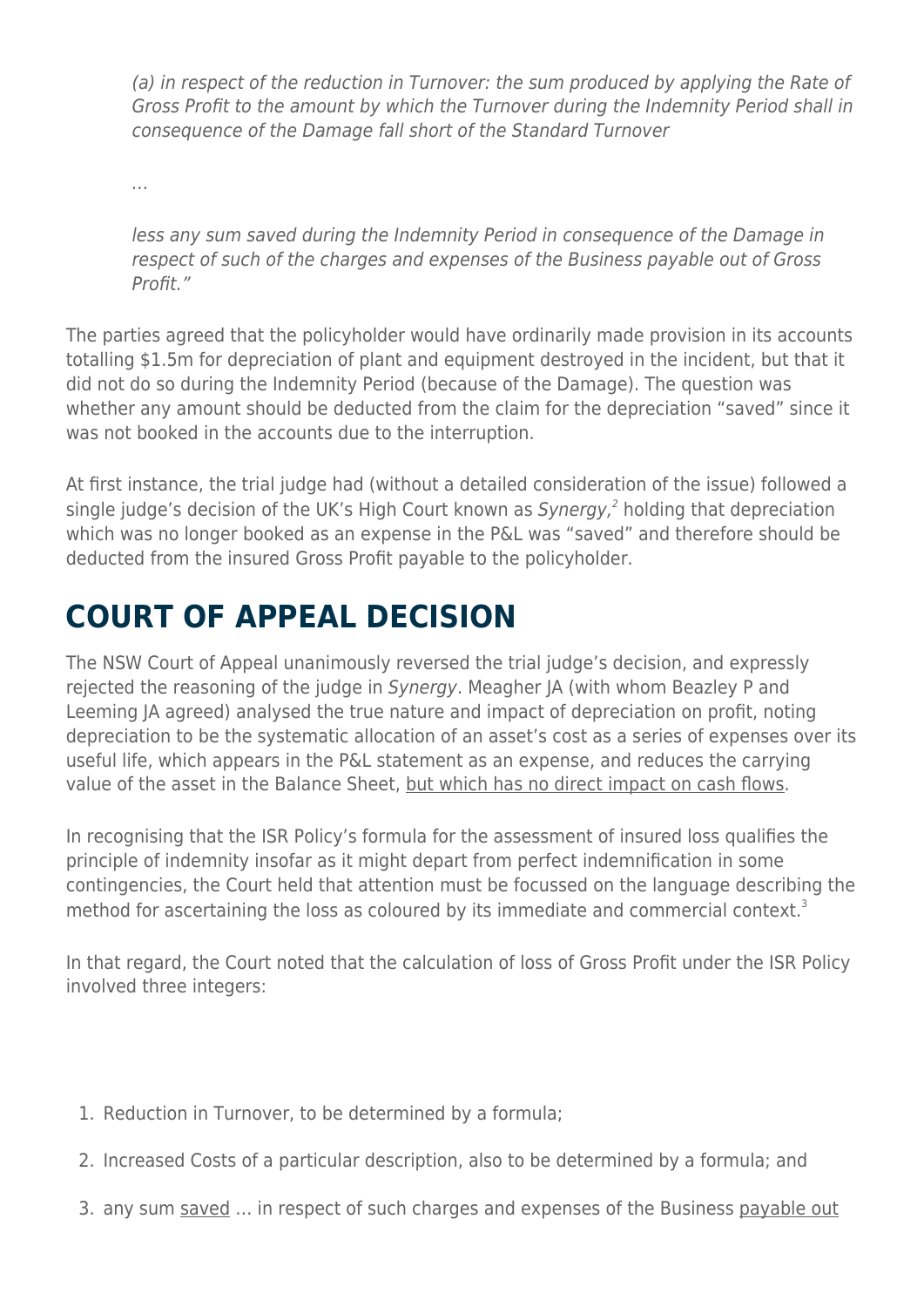of Gross Profit. [emphasis added]

The Court held that the focus on what is "saved" and the use of the word "payable", rather than "deducted", suggested the **exclusion of charges and expenses that are not liable to be paid away**, such as depreciation. Noting that the Flaux I in Synergy had recognised this textual consideration but then ruled otherwise on the application of the indemnity principle, the NSW Court of Appeal held that the indemnity in the ISR Policy is not against "actual loss", rather it contains a formula and there was nothing in the context of the clause which required any departure from the language used.

Finally, the Court held that any debate on whether this would result in the policyholder being over or under indemnified is an enquiry of the kind that the formula in the policy would be expected to foreclose (i.e. that it is irrelevant – just apply the formula).

A more detailed version of this article which explains the adjusting impacts of this decision has been republished on Insurance News.com, a leading local resource. Insurance News.com article can be accessed [here.](https://www.insurancenews.com.au/analysis/a-winwin-on-depreciation)

#### **ENDNOTES**

- 1. Mobis Parts Australia Pty Ltd v XL Insurance Company SE [2018] NSWCA 342.
- 2. Synergy Health (UK) Ltd v CGU Insurance Plc [2010] EWHC 2583 (Comm).
- 3. Mount Bruce Mining Pty Ltd v Wright Prospecting Pty Ltd (2015) 256 CLR 104.